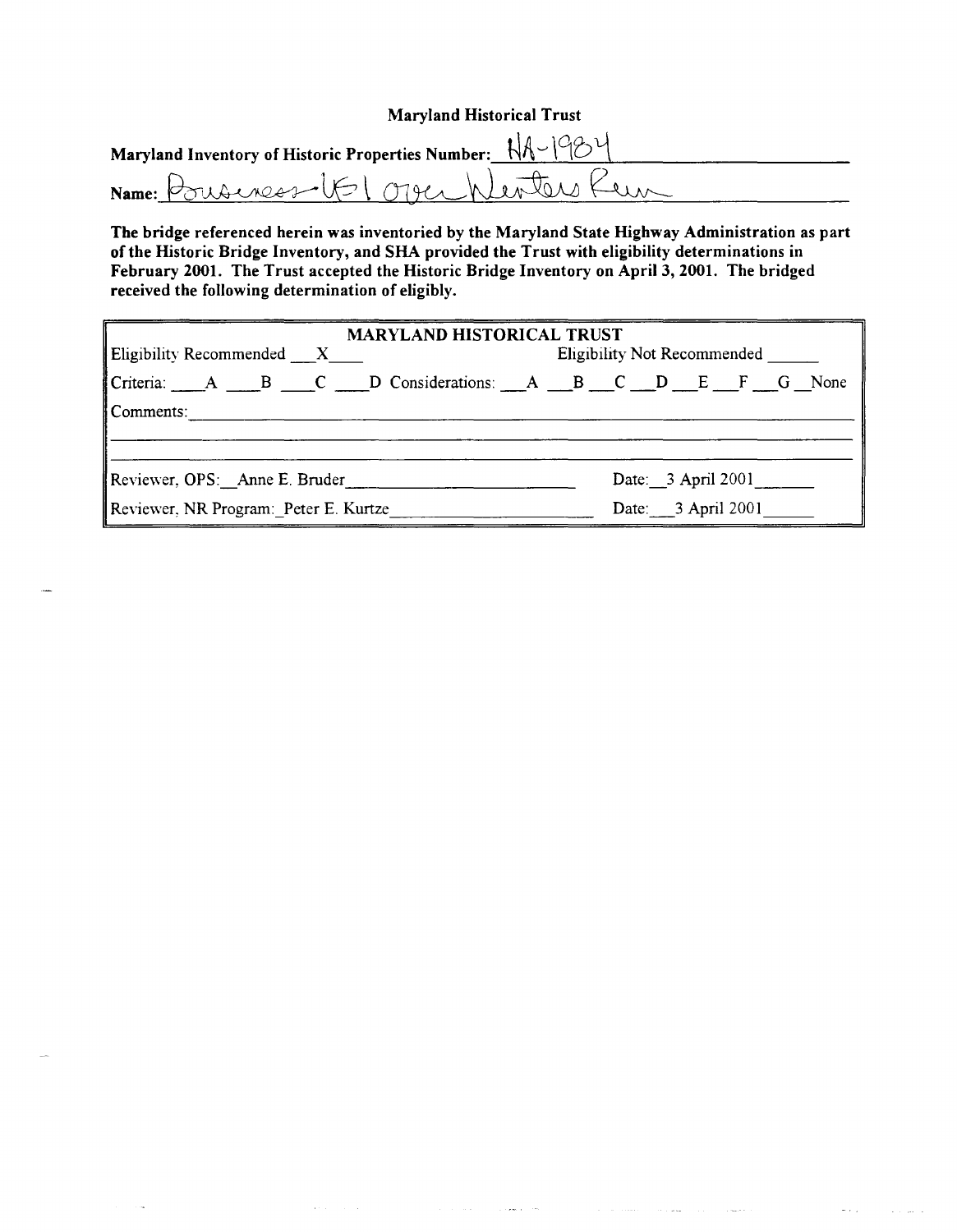Maryland Inventory of Historic Properties Historic Bridge Inventory Maryland State Highway Administration Maryland Historical Trust

SHA Bridge No. 12004 Name: Business US 1 over Winters Run (Winters Run Bridge)

Location:

Street/Road Name and Number: Business US 1 (Bel Air Road)

City/Town: Bel Air Vicinity  $X_{-}$ 

County: Harford

Ownership: X State County Municipal Other

This bridge projects over: Road Railway X Water Land

# Is the bridge located within a designated district:  $yes\ X\ no$

\_NR listed district\_NR determined eligible district locally designated\_other Name of District

# Bridge Type:

\_Timber Bridge

\_Beam Bridge\_ Truss-Covered\_ Trestle \_Timber-and-Concrete

Stone Arch

\_Metal Truss

\_Movable Bridge

\_Bascule Single Leaf\_Bascule Multiple Leaf \_Vertical Lift\_Retractile Pontoon

\_Metal Girder

\_Rolled Girder \_Rolled Girder Concrete Encased Plate Girder Plate Girder Concrete Encased

\_Metal Suspension

\_Metal Arch

\_Metal Cantilever

X Concrete

 $\alpha$  is a measure on the set of the set of the set of  $\alpha$ 

X.Concrete Arch \_Concrete Slab\_Concrete Beam \_Rigid Frame

 $\sim 10^{-1}$  and  $\sim 10^{-1}$ 

\_Other Type Name\_

والمتعادل والمعاملات والمتعاد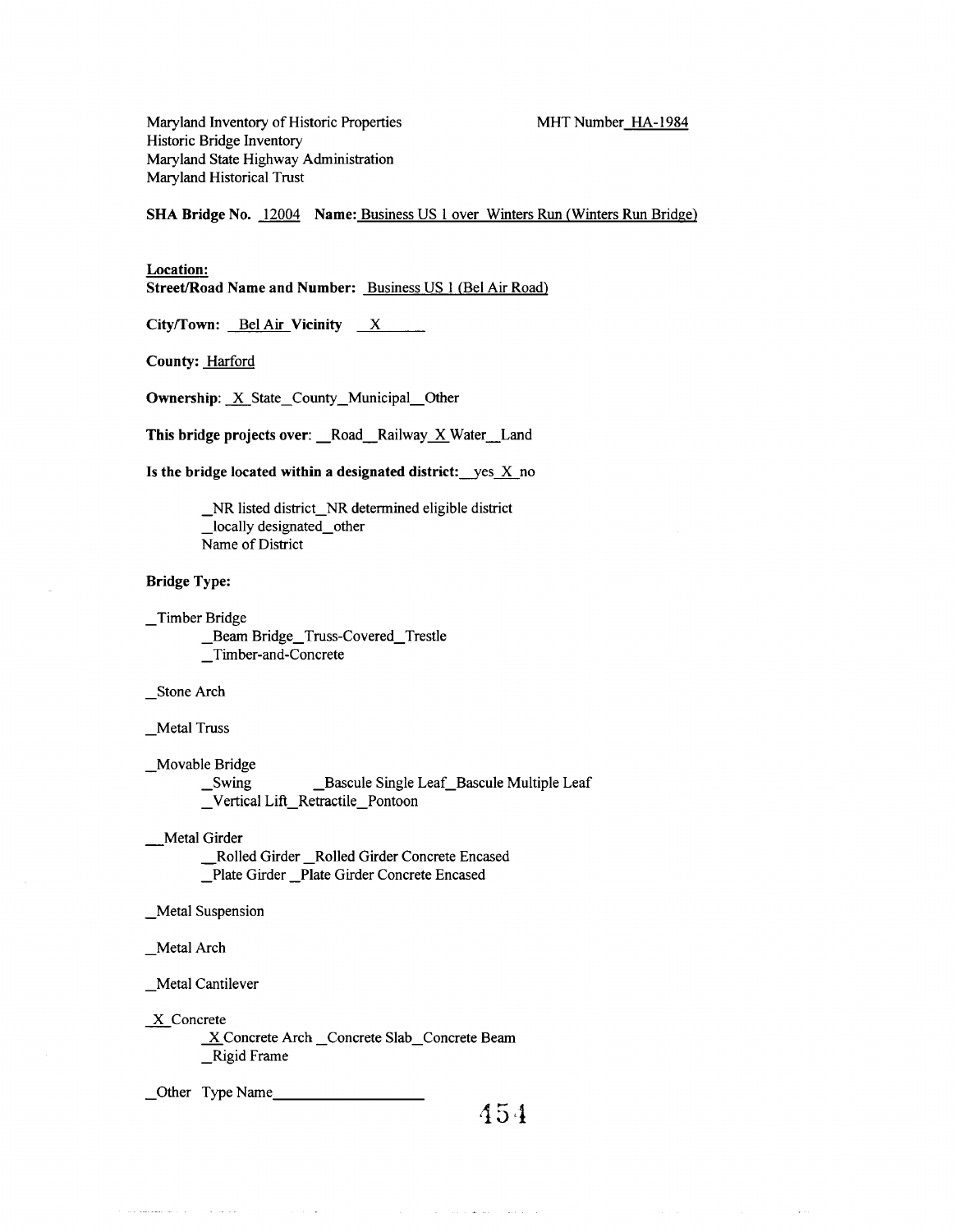$44 - 1974$ 

#### Describe Setting:

Bridge 12004 carries Business US 1 over Winters Run in Harford County. Business US 1 runs east-west over the northern flowing Winters Run. Business Route US 1 is a heavily developed area; however, at this site there is limited commercial and residential development.

### Describe Superstructure and Substructure:

Bridge 12004 is a single-span filled concrete arch bridge. The length of the bridge is 77 feet with a clear span of 55 feet. The rise is approximately12.5 feet. The abutments are concrete and are approximately 24 feet wide and 13 feet high. There is a clear roadway width of 50 feet, with an overall width of 54 feet 4 inches. According to a 1996 inspection report the arch has medium to small size spalls along the barrel and spandrel wall joint. In addition, there is efflorescence along the spandrel walls, which also show signs of medium vertical and irregular cracks with small and medium areas of delamination. The bridge is in good condition, with a sufficiency rating of 72.2.

This bridge has a pierced parapet. This type of reinforced concrete parapet consists of vertical posts securely fastened by dowels to the structure, horizontal balustrades and solid panels filling the space between the posts and the railings. Bridge 12004 has a 15-to-l expansion joint railing. The balustrade is 2 feet 11 inches tall with a cap that is 1 foot by 4 feet 3 inches. The end blocks are approximately 20 feet long and are of the closed paneled design. Both parapets exhibit moderate scaling with cracking.

#### Discuss Major Alterations:

There have been no major alterations to this structure except patching and mortar repair.

When Built: 1930 Why Built: Extension of Bel Air Road between Baltimore and Bel Air Who Built: State Roads Commission Who Designed: State Roads Commission Why Altered: N/A Was this bridge built as part of an organized bridge building campaign? Yes, this bridge was built as part of the corridor development between Baltimore City and Bel Air in Harford County.

Surveyor Analysis: This bridge may have NR significance for association with: \_K\_A Events \_Person X C Engineering/Architectural

This bridge was determined eligible by the Interagency Review Committee in June 1996.

## Was this bridge constructed in response to significant events in Maryland or local history?

Yes, the State Roads Commission was engaged in the construction of mainline truck roads that would connect the state's county seats to major transportation hubs. The work for 6 roads within Baltimore County was undertaken concurrently with work within Baltimore City. Coordination between the two jurisdictions was needed to insure correct alignments of bridge approaches, and surfaces. The State Roads Commission was forced to build with almost identical plans as the City construction and in some cases an expensive construction cost was unavoidable. This parallel construction with Baltimore City reduced the available funds for the county. As a consequence the work was confined to 6 roads within a short distance of the City limits.

 $55$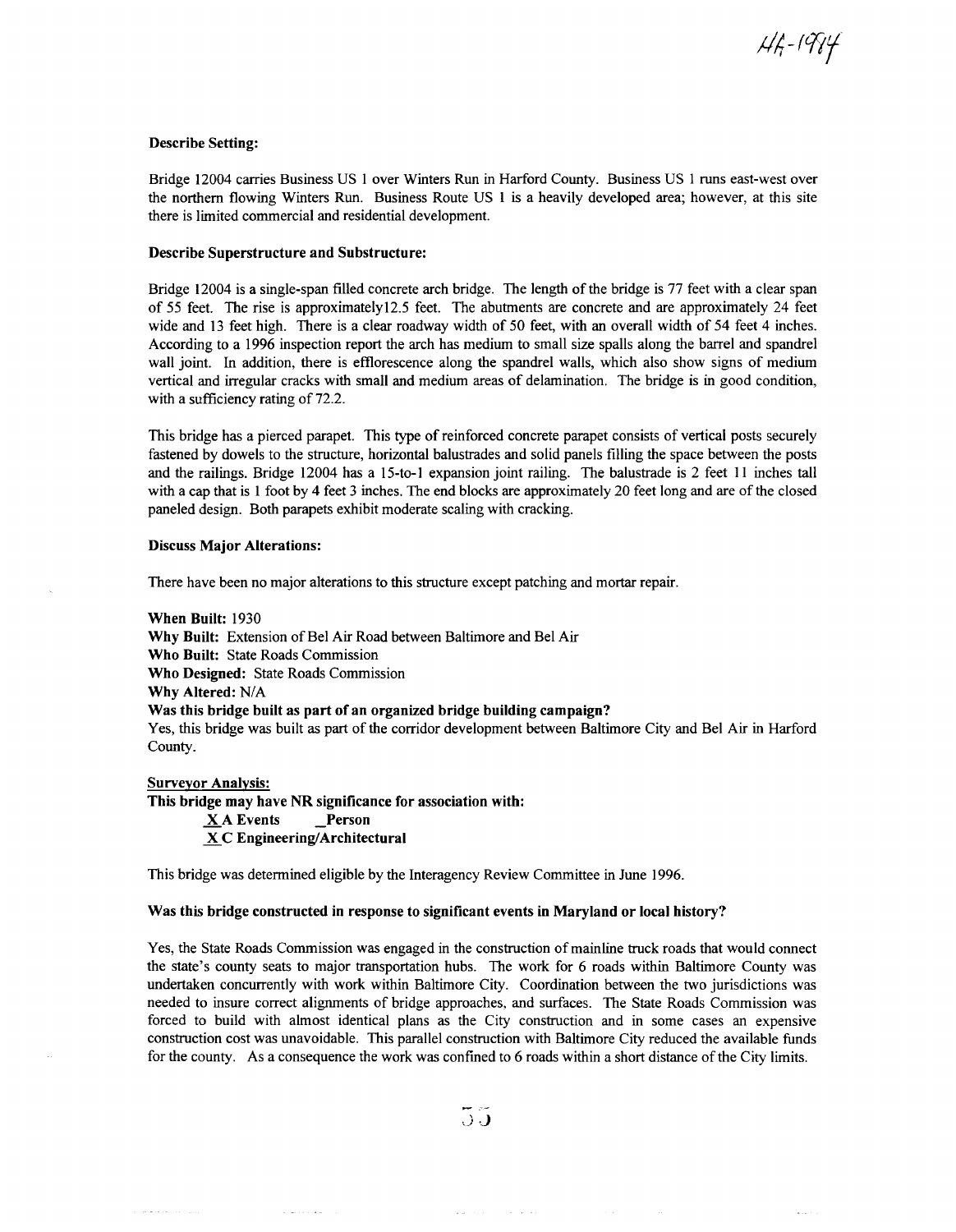One of these 6 roads was Bel Air Road. The improvement of this corridor was at the heart of the " Seven Year Plan". Beginning in 1908 a contract was let on sections of Bel Air from the City Limits to Taylor Avenue (about 3 miles). Although only a 3-mile section of the road was paved and graded, the replacement of timber bridges along the corridor would have fallen within the scope of the "Seven Year Plan." By 1930 the corridor had proceeded into Harford County and new bridges were being built to accommodate the widened roads.

Bridge 12004 represents a non-standardized design by the staff of the State Roads Commission. By 1915 standard plans had been developed for all bridges with spans up to 36 feet in length. It was only necessary for the Resident Engineer (Districts were known as residences) to investigate the foundations then refer to the standard plan and select the type of foundations that would fit the location and conditions. However, concrete slabs and girders, as well as arches over thirty-six feet, were designed for individual situations in 1930.

# Is the bridge located in an area that may be eligible for historic designation and would the bridge add to or detract from historic and visual character of the possible district?

No, the bridge is not located in an area that is eligible for historic designation.

# Is the bridge a significant example of its type?

Yes this bridge is a significant example of a single span concrete arch built during the 1910 to 1940 key period of significance. During this period reinforced concrete structures where characterized by increasing standardization of small slab, beam, frame, and culvert spans. Special subtypes of reinforced concrete bridges, such as the Luten arch, open spandrel ribbed arch, the rigid frame bridge and concrete girders were introduced and built as grade crossing elimination structures.

# Does the bridge retain integrity of the important elements described in the Context Addendum?

Yes this bridge retains integrity of its character defining elements. Although some repairs were made to the wingwalls, the barrel, the spandrel walls, the parapets, and the abutments, all are original and have moderate deterioration.

### Is the bridge a significant example of the work of the manufacturer, designer, and/or engineer and why?

Yes this bridge is a significant example of the State Roads Commission's efforts from 1910 until 1945 to eliminate dangerous geometric alignments. The development of standardized plans helped to facilitate this process.

Should this bridge be given further study before significance analysis is made and why? No this bridge should not be given further study.

Bibliography: County inspection/bridge files-------- SHA inspection/bridge files -~X~-- Other (list):

Surveyor: Name: Stacie Y. Webb Date: September 1995 Organization: State Highway Admin. Telephone: (410) 545-8559 Address: 707 N. Calvert Street Baltimore Marvland Edited by P.A.C. Spero & Company, December 1997

 $\mathcal{L}_{\text{max}}$ 

 $456$ 

 $\omega$  , since  $\omega$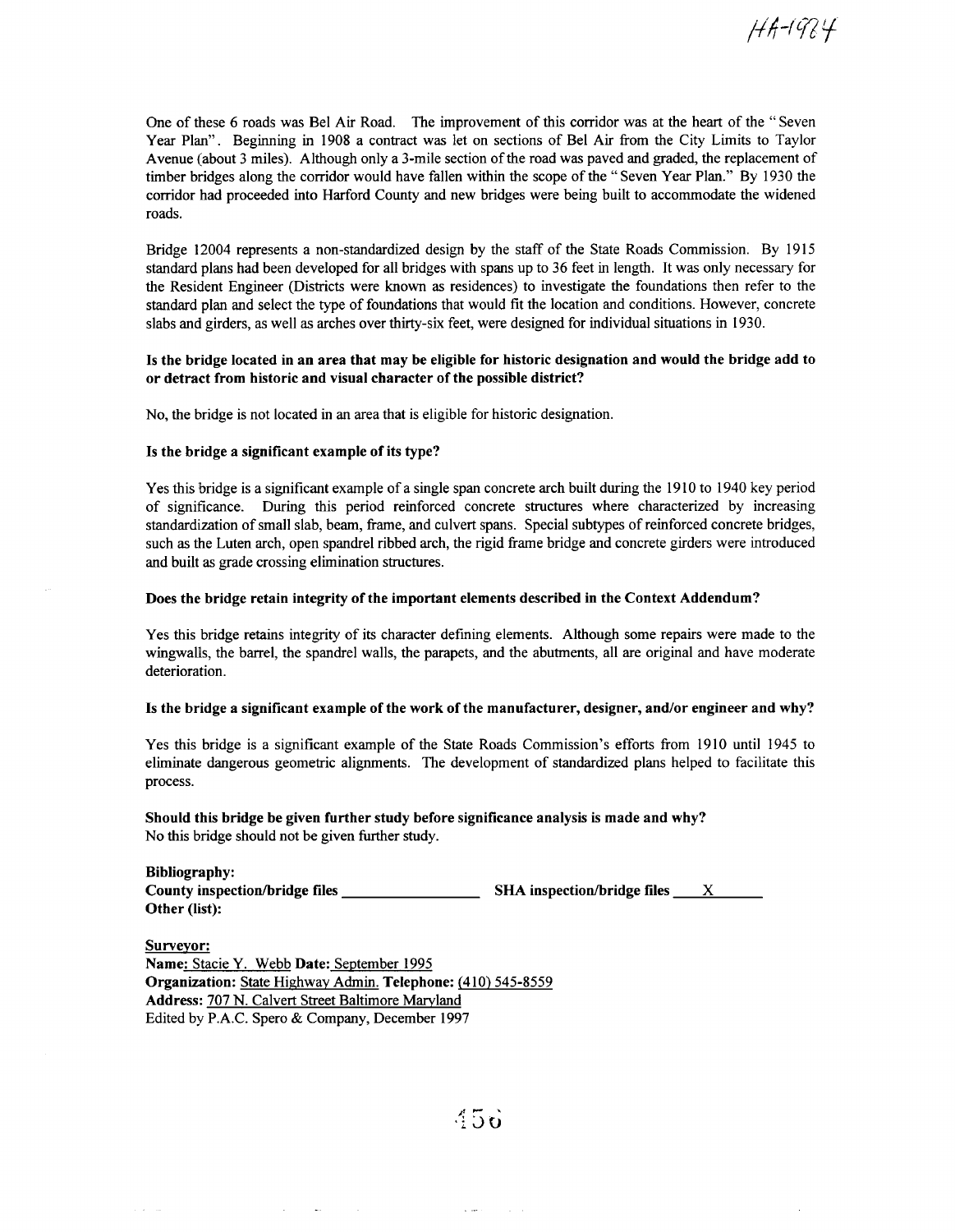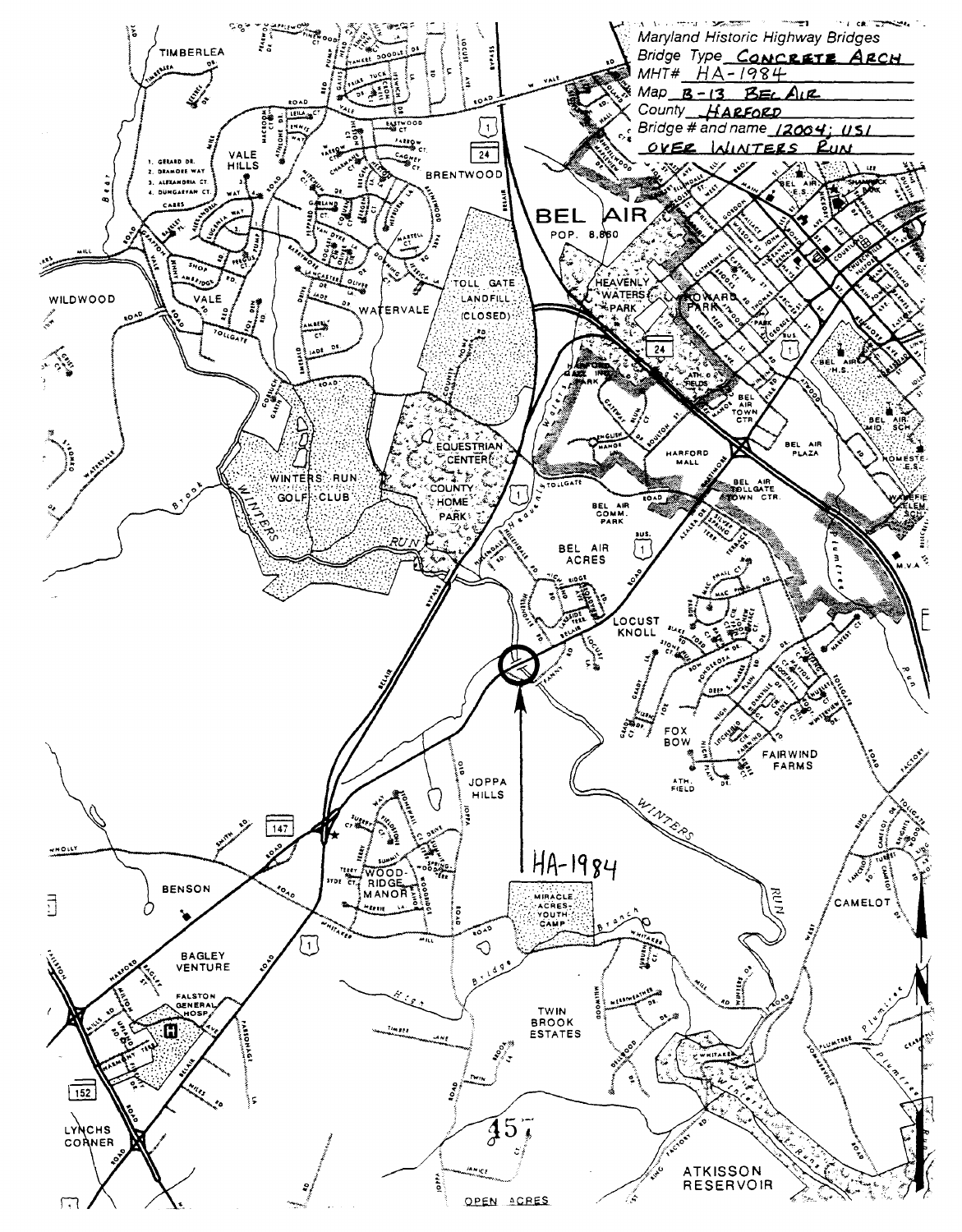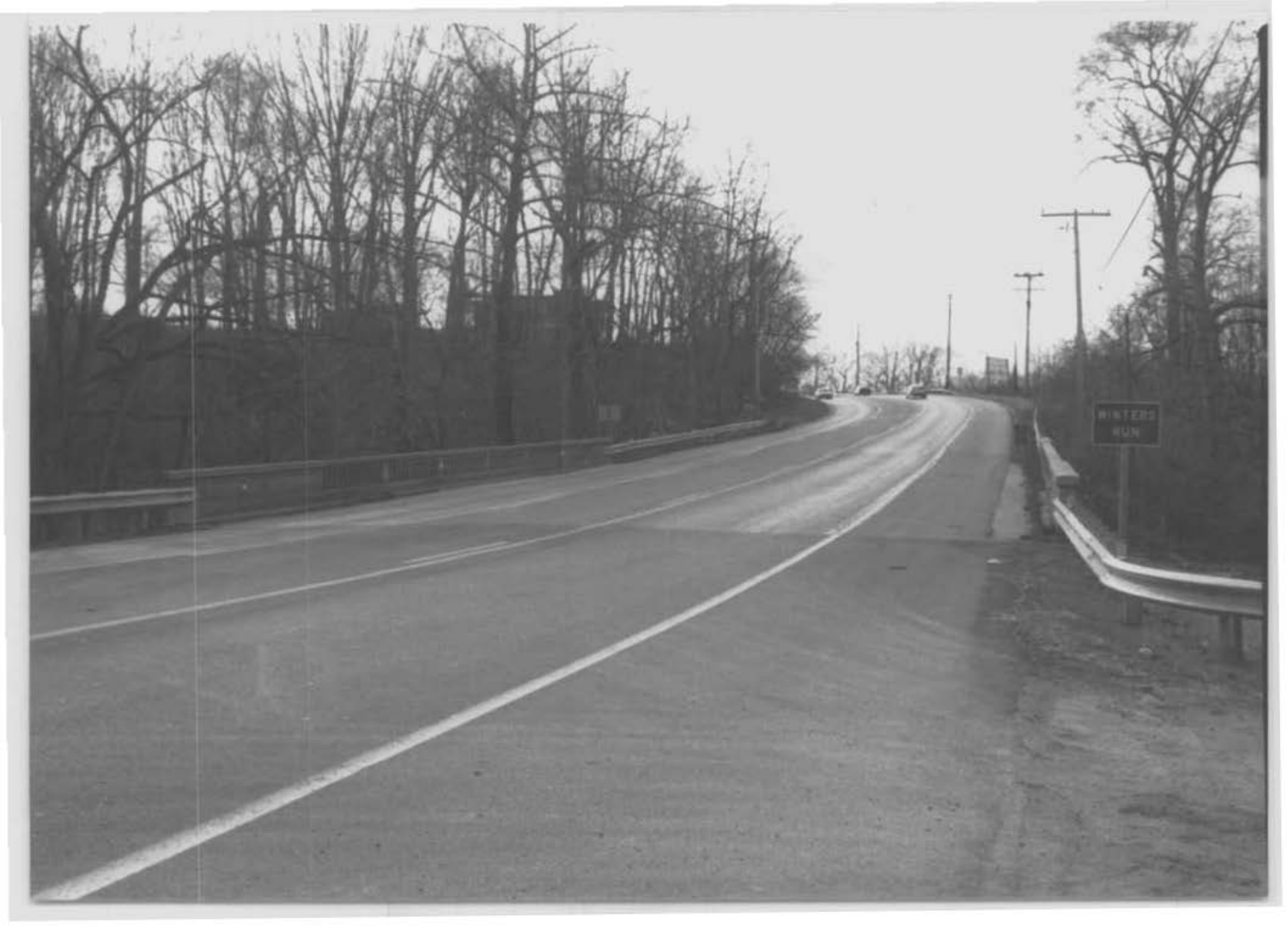$HA - 1984$ HARFORD COUNTY, MD. VOHN TARQUINIO 26 JAN 1995 MARYLAND SHPO SMAN - BRIDGE NO. 12004 OVER WINTERS RUN - VIEW LOOKING SOUTH ON MD

BUSINESS ROUTE 1

 $1/6$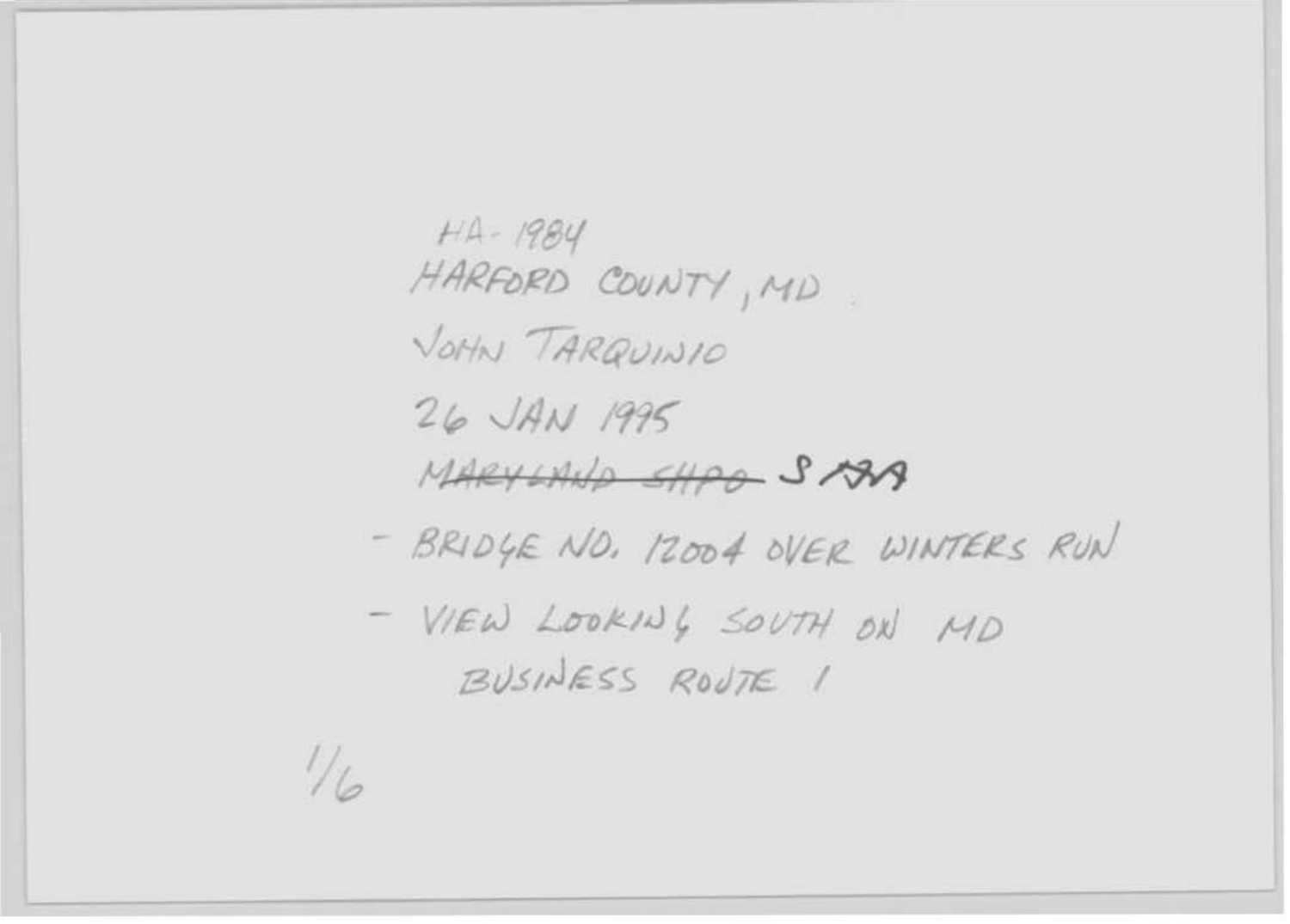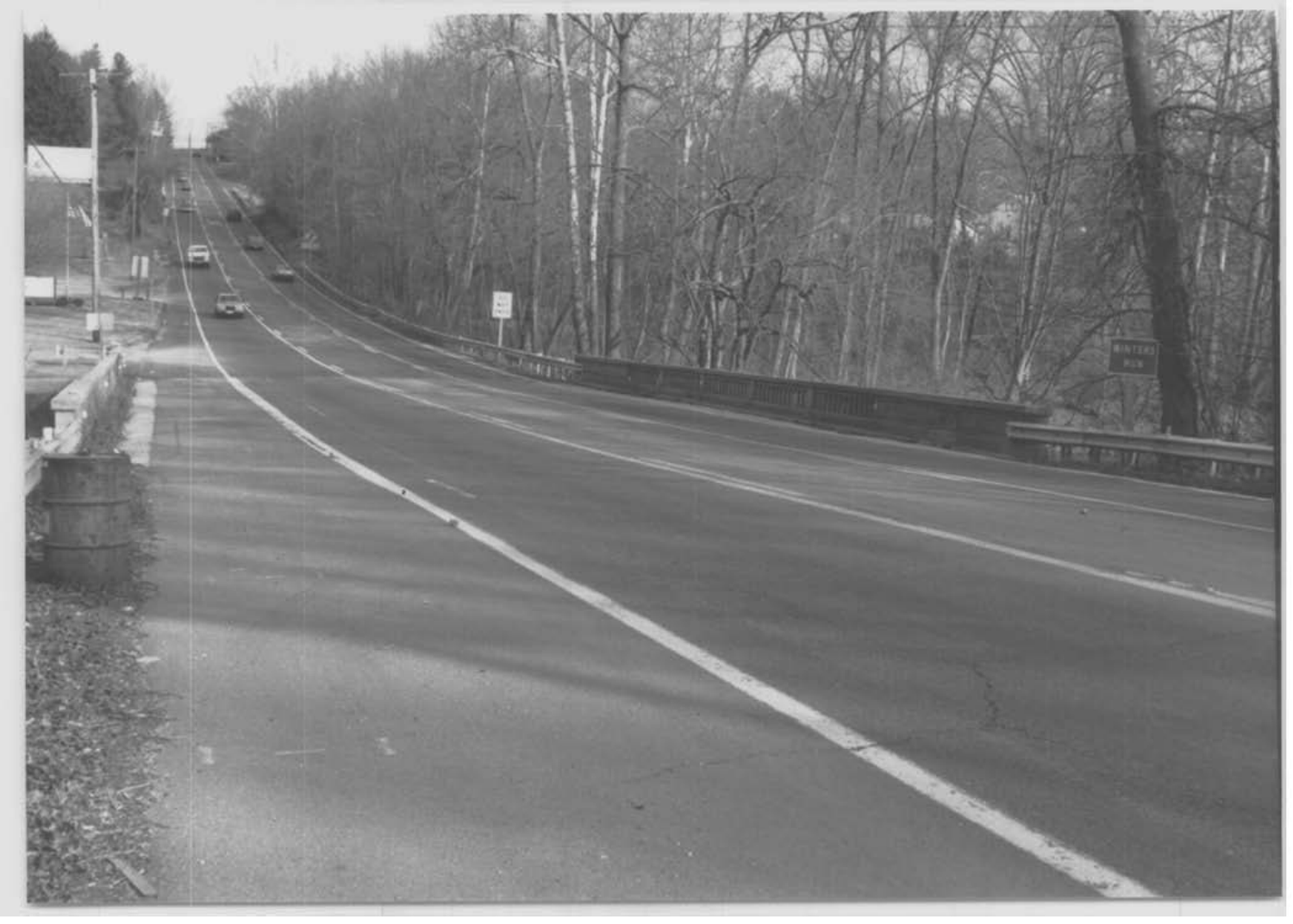$H A - 1984$ HARFORD COUNTY, MO JOHN TARQUINIO 26 JAN 1995 MARYLAND SHOO SMA - BRIDGE NO. 12004 OVER WINTERS RUN - VIEW LOOKING NORTH ON MD BUSINESS ROUTE /

 $2/6$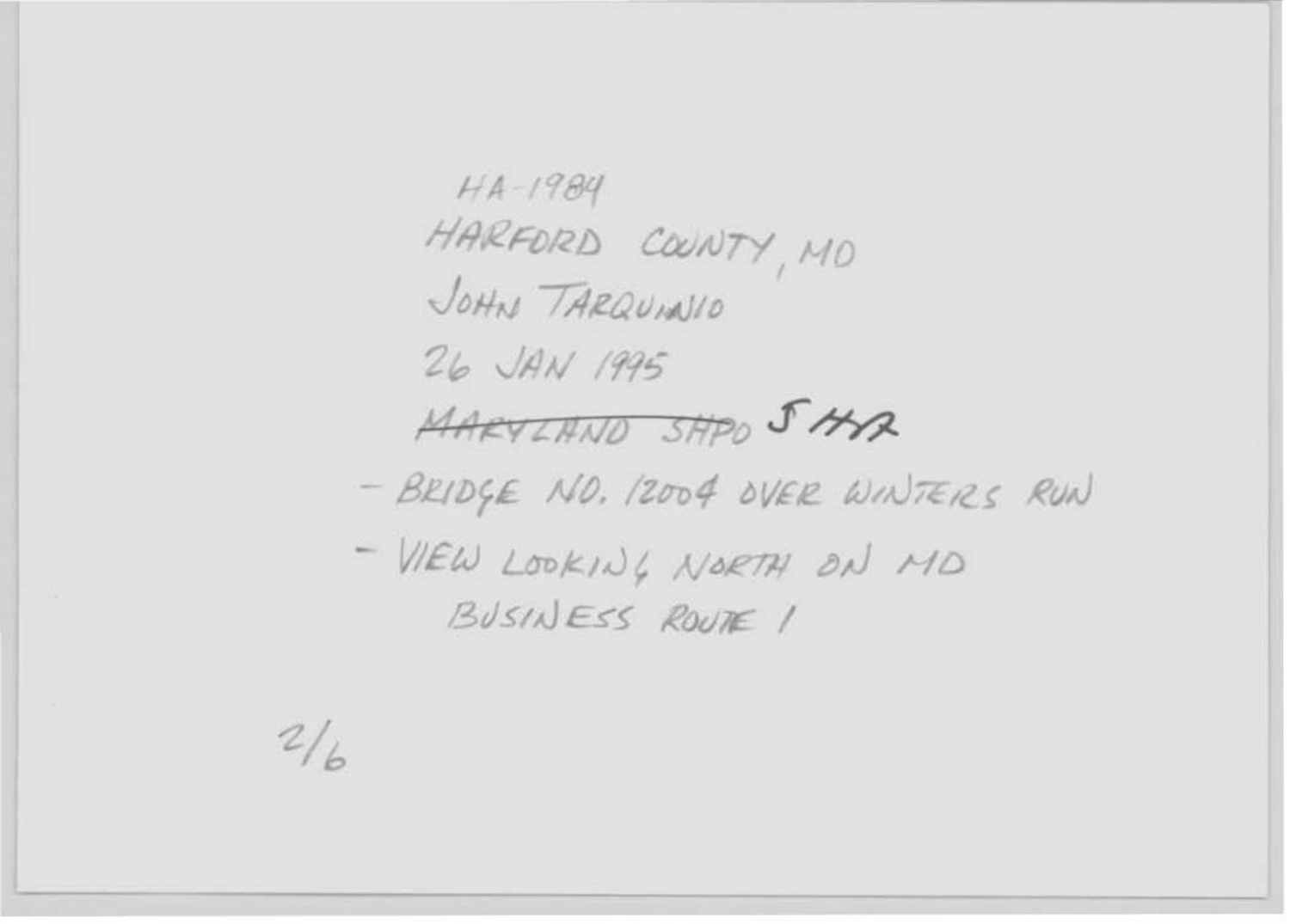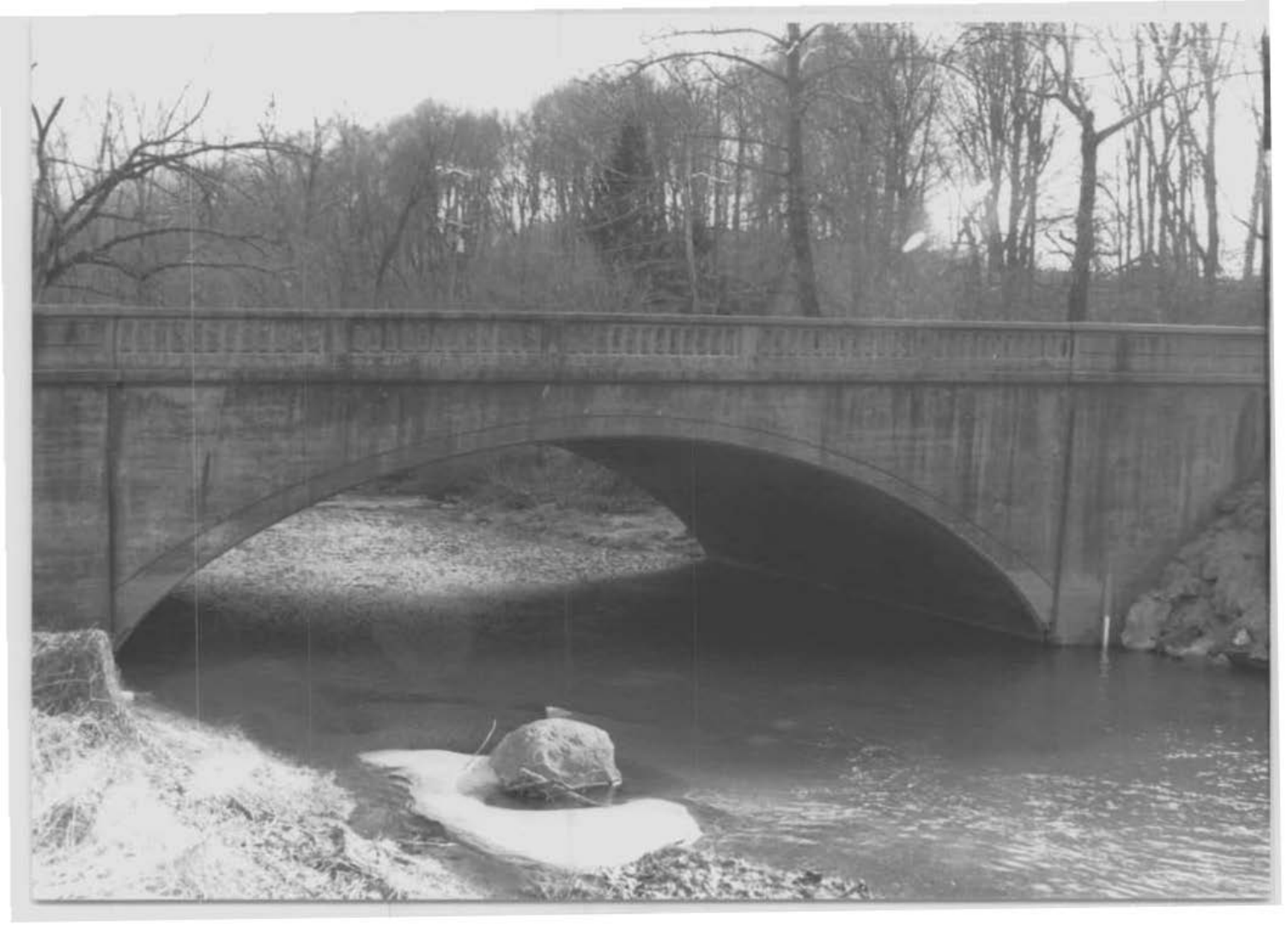$HA - 1984$ HARFORD COUNTY, MO VOHN TARQUINIO 26 JAN 1995 FIFTEFIND SHPO STAB - BRIDGE ND. 12004 OVER WINTERS RUN - VIEW LOOKING EAST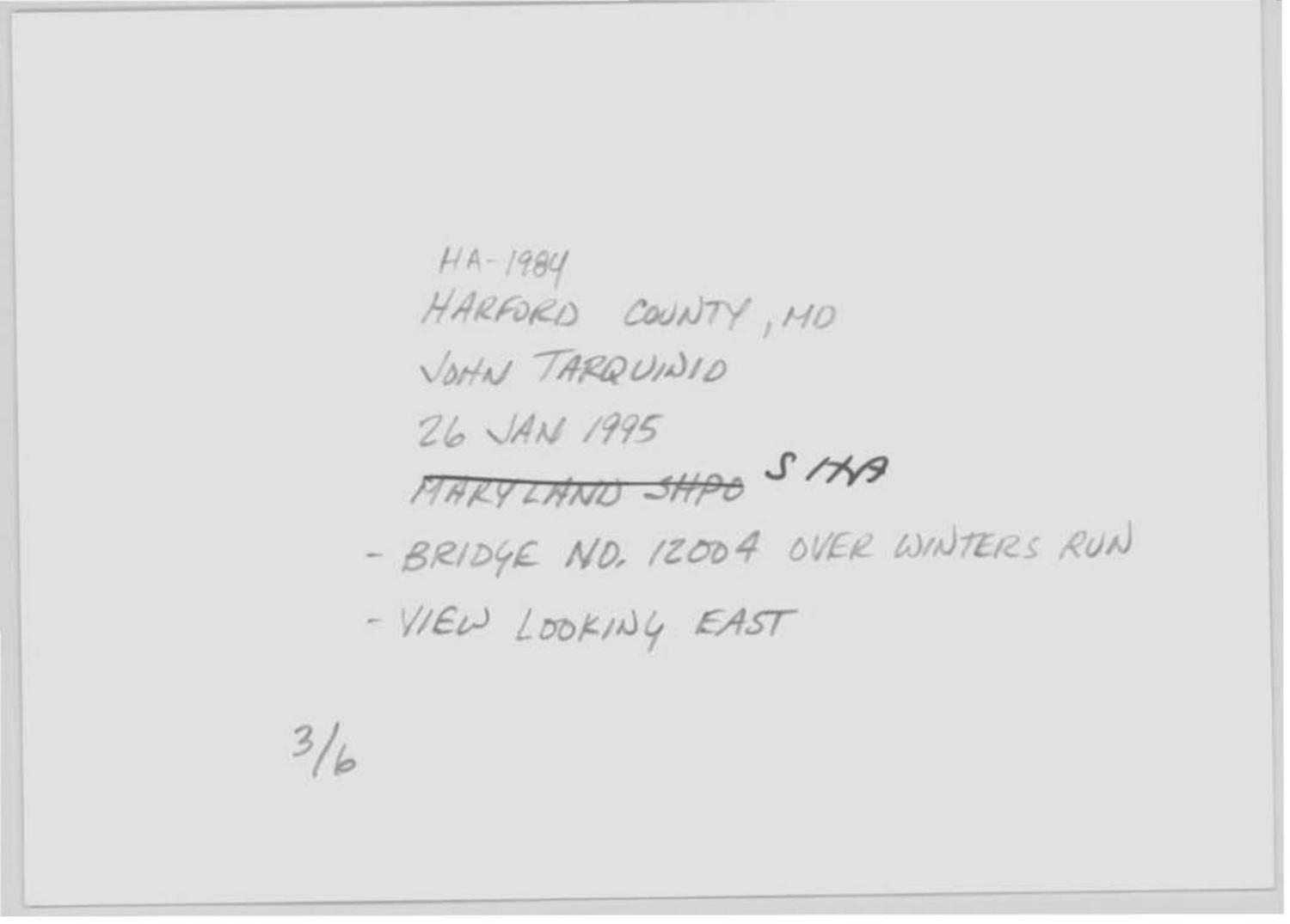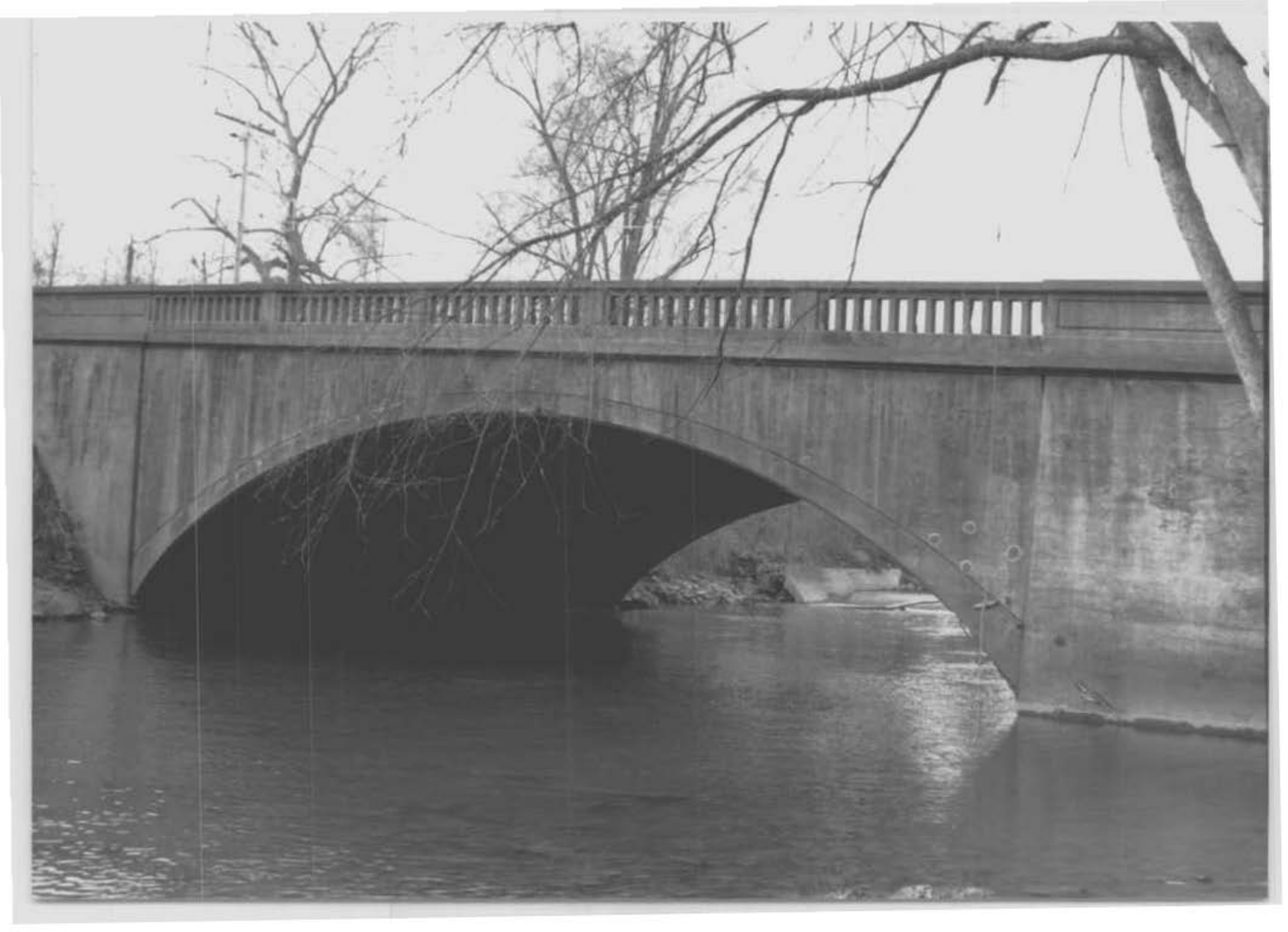$H A - 1984$ HARFORD COUNTY, MD JOHN TARQUINIO 26 JAN 1995 MARYLAND SHOO SMA - BRIDGE NO, 12009 OVER WINTERS RUN - VIEW LOOKING WEST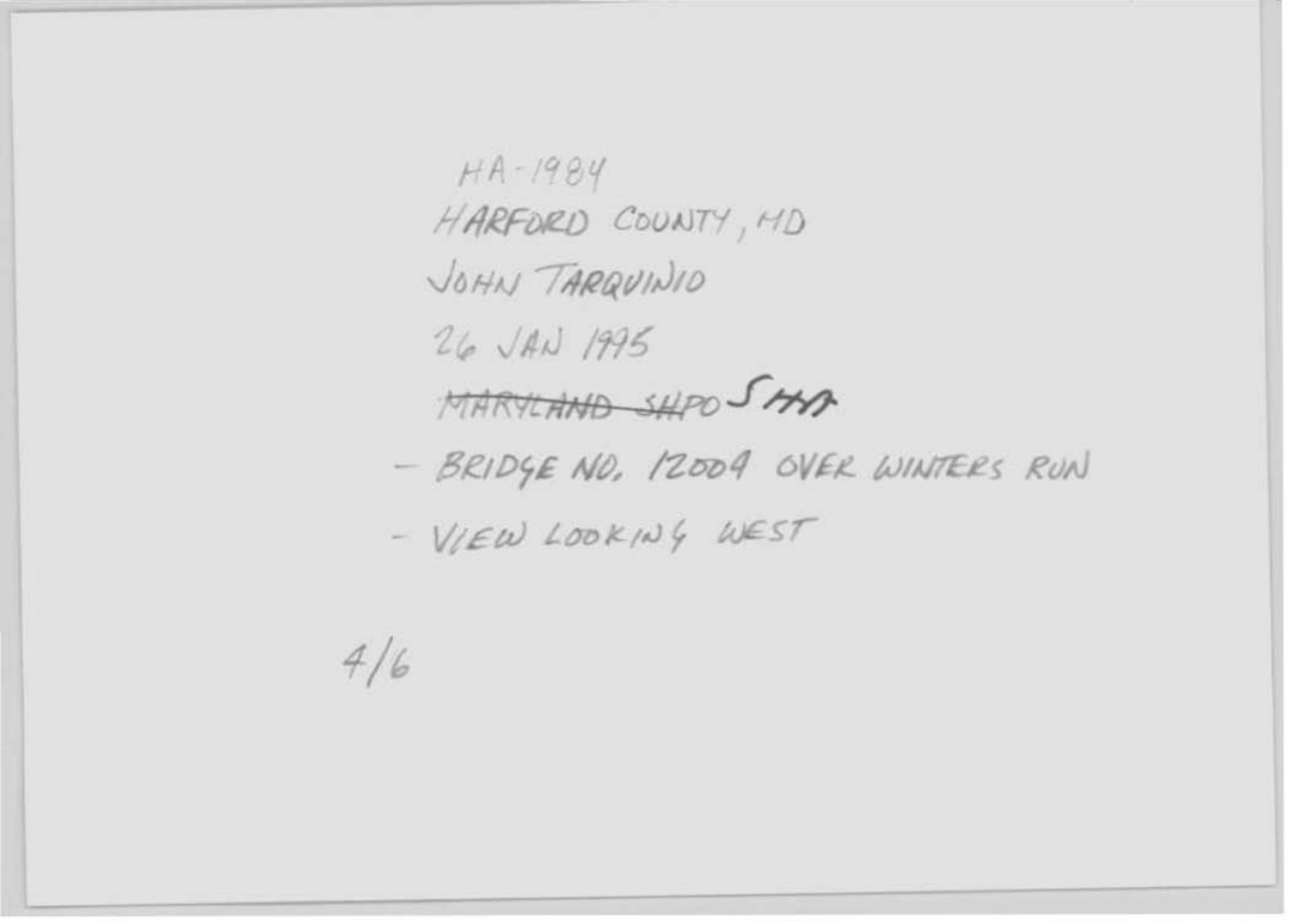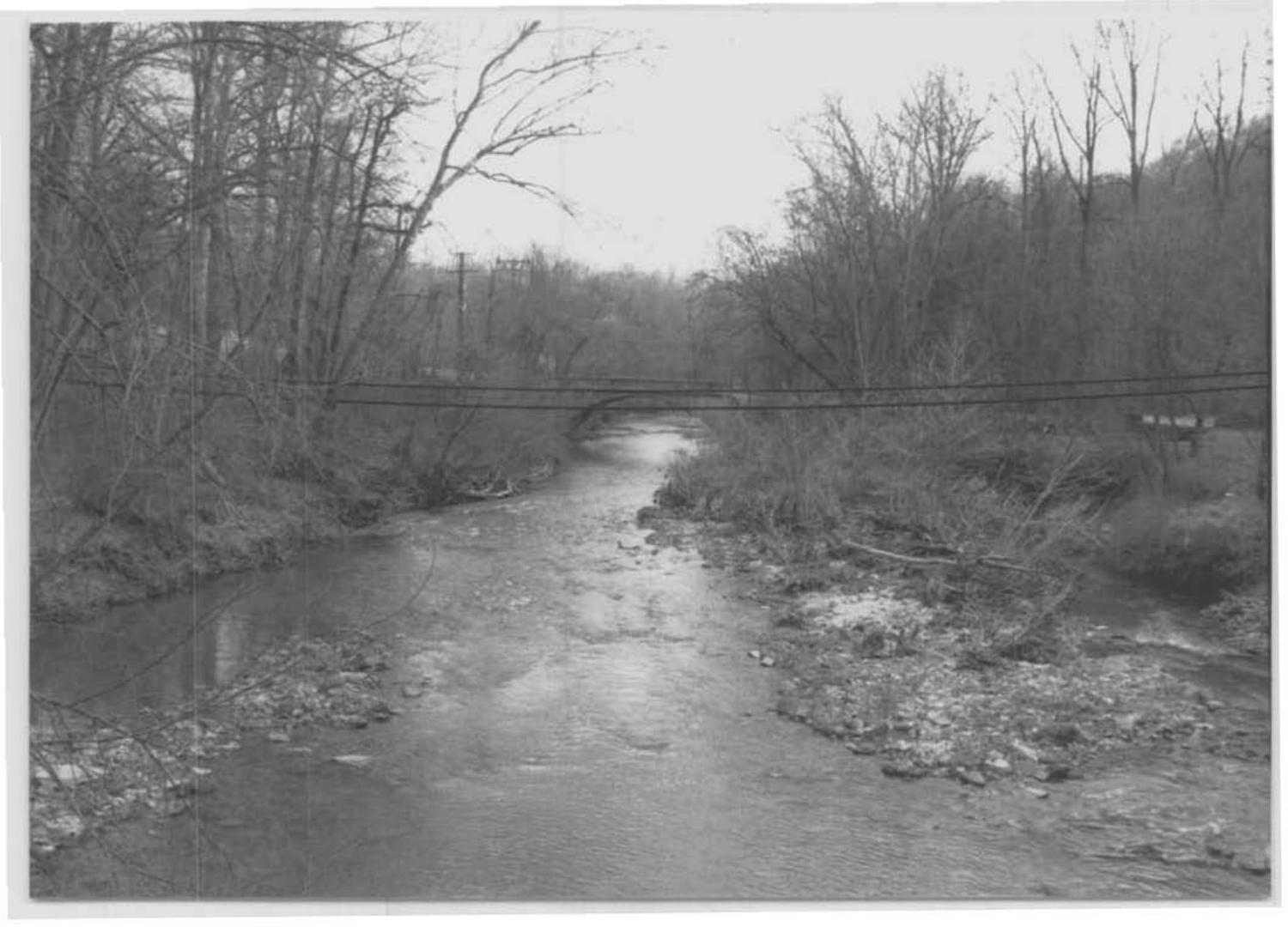$H A - 1984$ HARFORD COUNTY, MD JOHN TARQUINIO 26 JAN 1995 HARYLAND SHPO SAA - BRIDGE NO. 12004 OVER WINTERS RUN - VIEW FROM BRIDGE 12004 EAST TO BRIDGE H53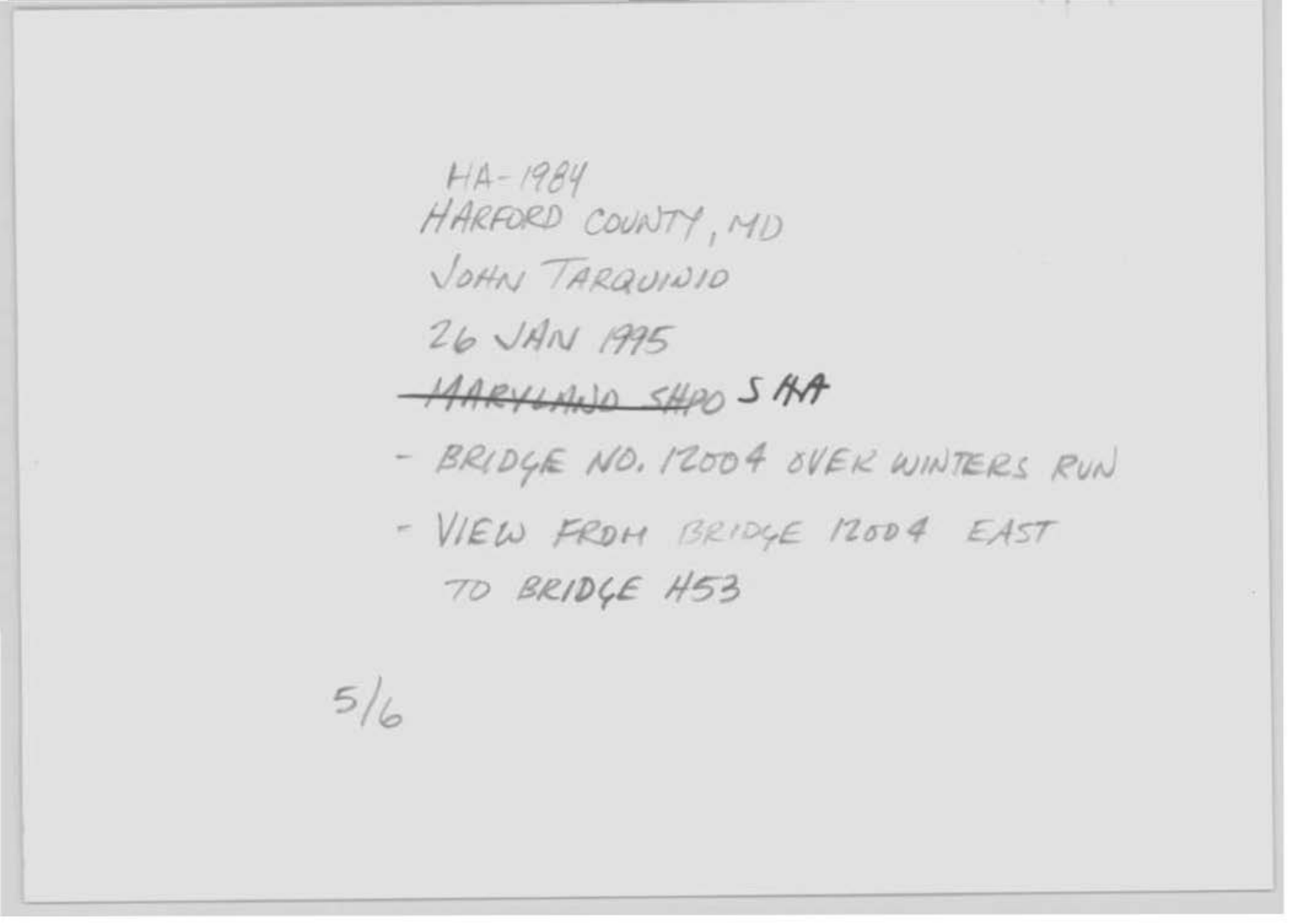![](_page_15_Picture_0.jpeg)